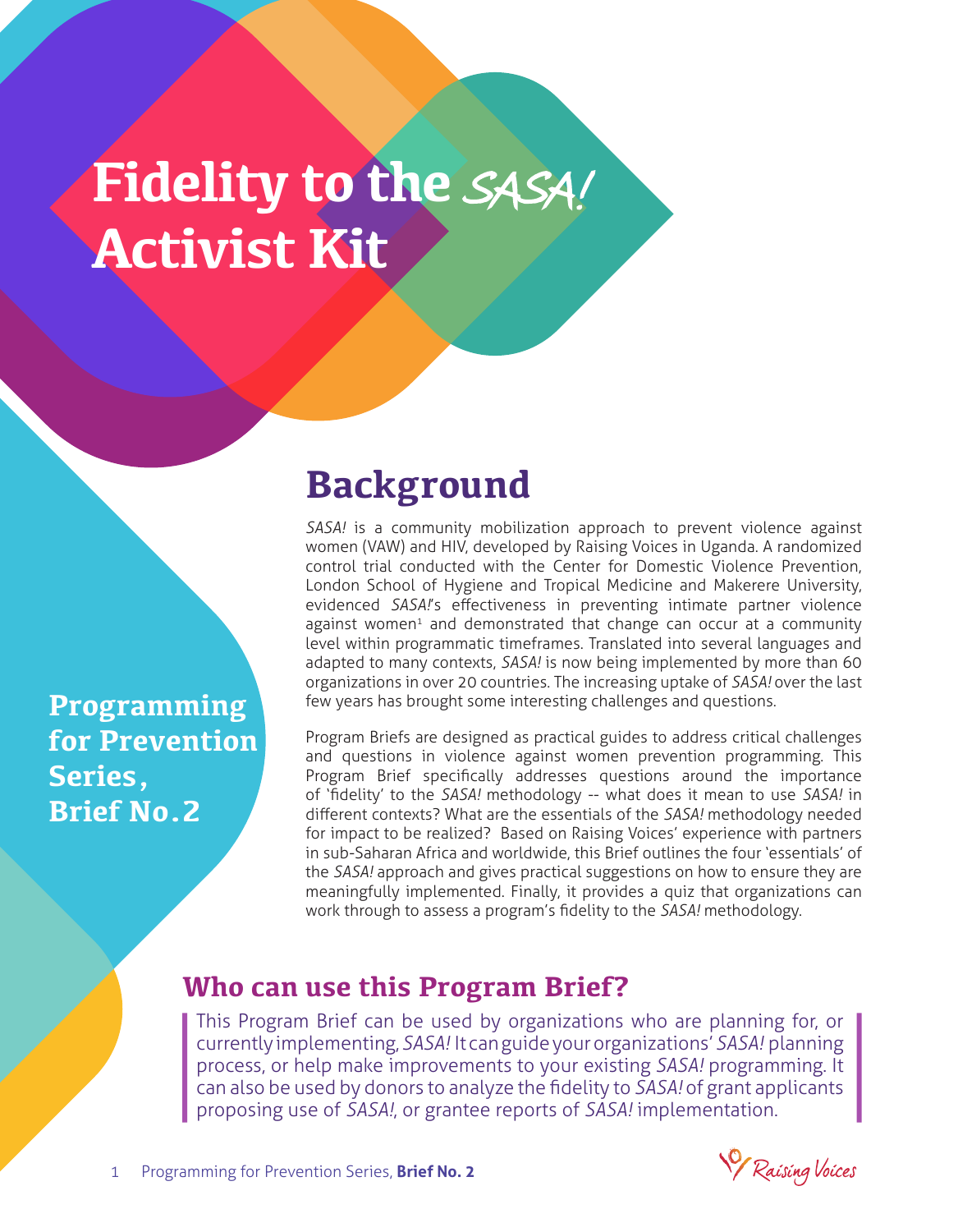### **Evidence of** SASA! **'s effectiveness**

From 2008 to 2012, a randomized controlled trial of *SASA!*'s effectiveness was conducted. In four communities of Kampala, Uganda, community members and leaders used *SASA!* to mobilize their neighbors, friends, relatives and family members. In another four communities, life went on as usual—there was no *SASA!* in these communities. What happened? After three years, women's risk of physical violence from a partner was 52% lower in *SASA!* communities than in the control communities. Further, 76% of women and men in *SASA!* communities reported believing that physical violence against a partner is not acceptable, compared to 26% in control communities.1

# **The what and why of program fidelity**

Fidelity is the degree to which a methodology is used, based on the original design. Studies that look at the link between fidelity and program outcomes have shown that high levels of fidelity are associated with positive program outcomes. However, even when evidence-based programs are adopted, they are often implemented with low levels of fidelity.<sup>2,3</sup>

Quality implementation of any methodology requires adaptation or contextualization for different settings. There is a difference between lack of fidelity to a methodology due to inconsistent use or inability to implement, and additions or changes to the program (adaptation) based on intimate knowledge of the local community.2,3 It is often not realistic or desirable to expect complete fidelity to a program – and in fact some contextualization is necessary and beneficial.<sup>3</sup>

Raising Voices' experience with partners implementing *SASA!* around the world has shown that there are 'essentials' for implementing *SASA!, and* that implementation styles can be made to ensure a better cultural and contextual 'fit'. For example, when Beyond Borders adapted *SASA!* in Haiti they changed the *SASA!* posters so the illustrations more closely resemble members of the community they were working with. They also changed colors of phases based on strong cultural meanings, included Haitian proverbs to explain certain concepts, and added a character to the dramas to help people better relate to them. However, they maintained all the essentials of the approach, as described below.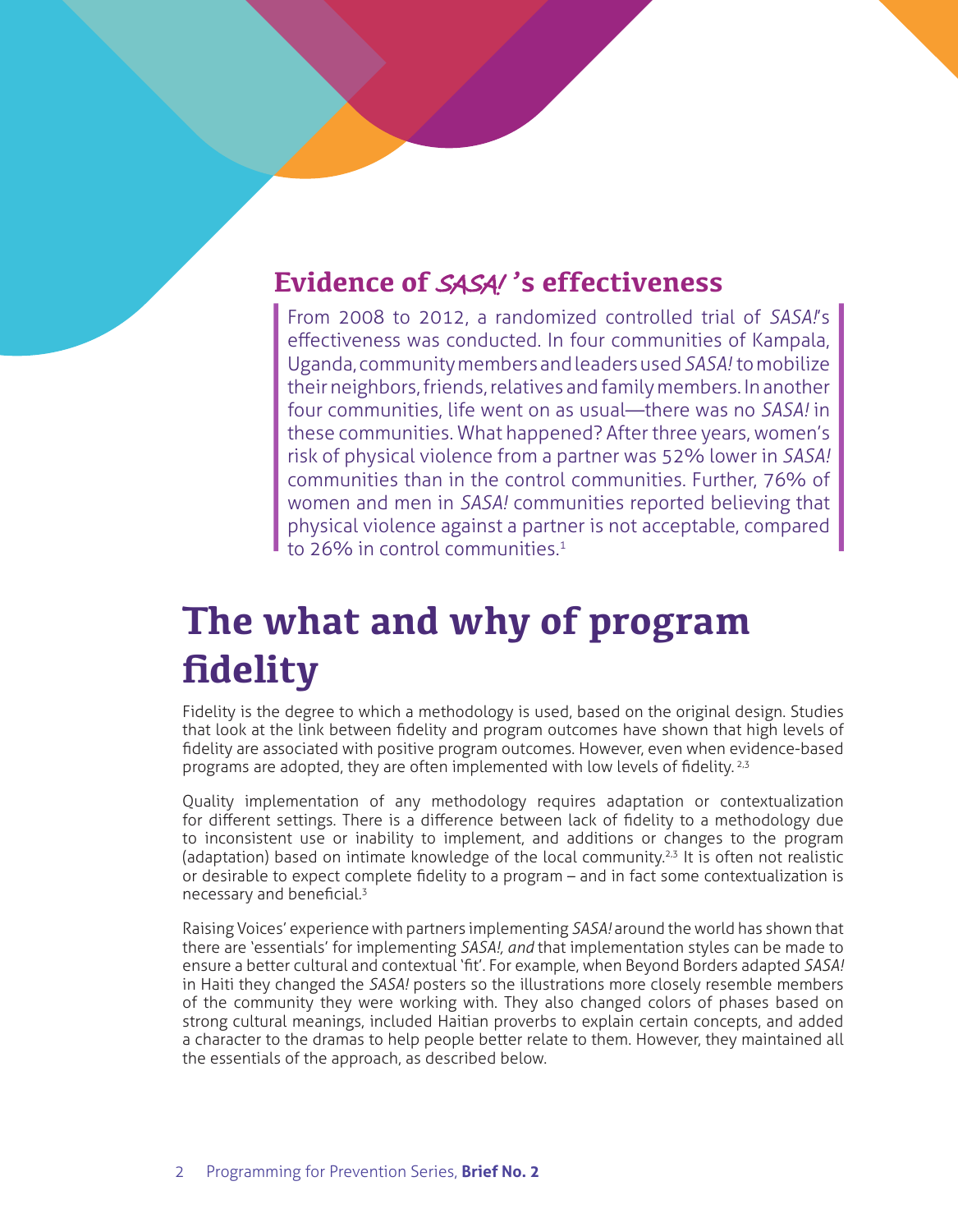# **What makes** SASA! **work?**

Raising Voices is currently conducting research with a number of partner organizations in different settings to better understand fidelity and adaptation. However, our learning to date reveals four essentials to effective *SASA!* implementation:

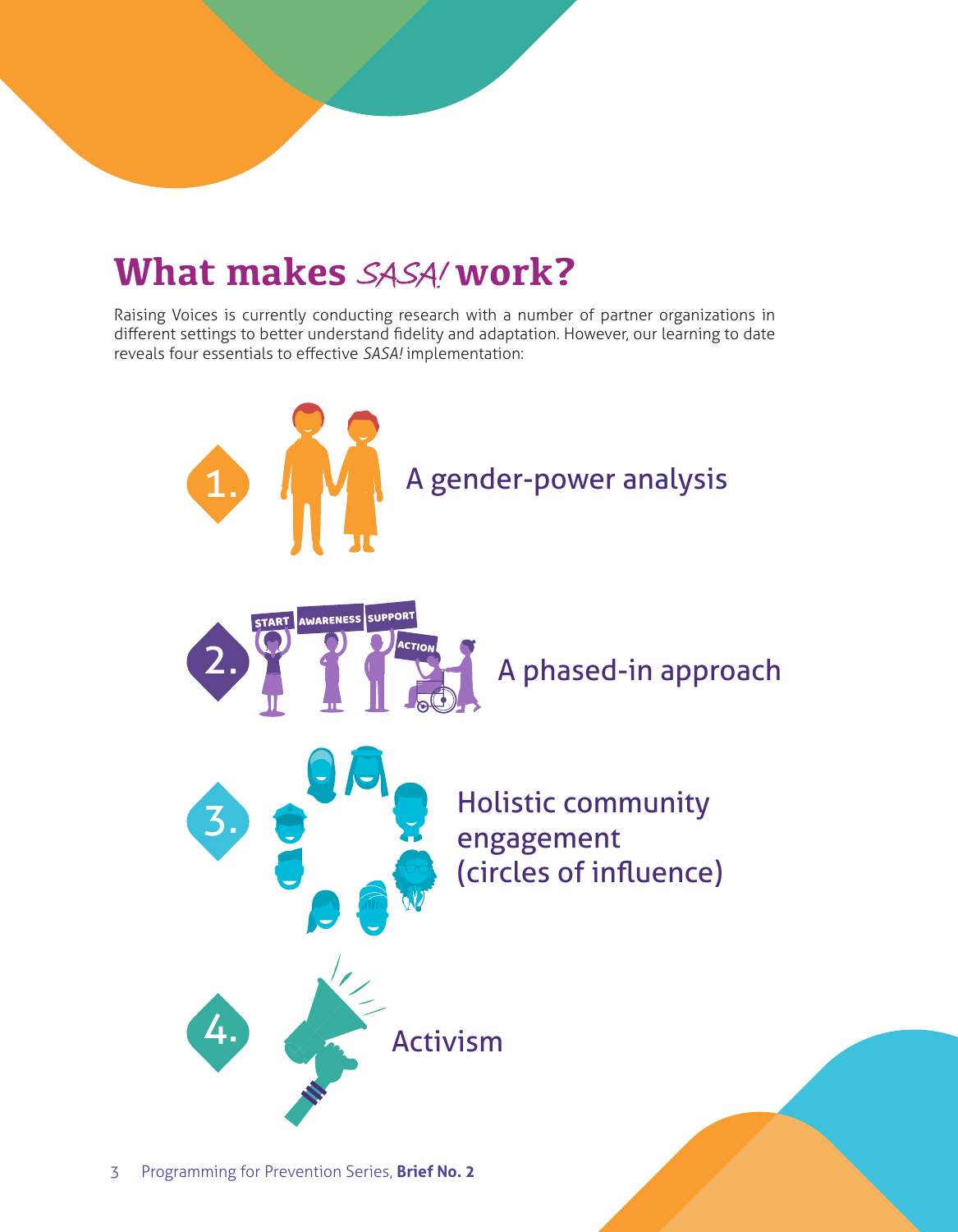

### **A Gender-Power Analysis**

The root cause of violence against women is the power imbalance between women and men at both individual and structural levels. Women and men can learn to balance their power positively with one another, and community structures can be changed to reflect gender equality. This benefits everyone.

In practice this means:

- Each of the 4 phases in *SASA!* deals with a different type of power: power within (start), power over (awareness), power with (support) and power to (action).
- The *SASA!* team spends time exploring power, violence against women and activism in their own lives and the community.
- The *SASA!* team trains Community Activists (CAs).
- Community Activists facilitate informal activities with community members to critically reflect on power and violence and how it is used in relationships, families and the community.
- Where relevant, conversations about power imbalances and VAW are linked to HIV.
- Community Activists are regularly supported and mentored to increase their knowledge and build their facilitation skills to help community members critically reflect on and understand the four types of power in *SASA!*



### **A Phased-in Approach**

In the Stages of Change Theory,<sup>4</sup> individuals first acknowledge there is a problem; they critically think about the problem and learn more about it. Then, they can look for alternatives and build skills and support to make a change, and finally, they can make change and try to sustain it. *SASA!* scales this individual behavior change theory to the community level. New ideas are phased-in over a period of time through four phases.

In practice this means:

- There are four phases of *SASA!* start, awareness, support and action.
- The start phase nurtures one's 'power within', the awareness phase deepens analysis of men's 'power over' women and the community's silence about this, the support phase fosters joining 'power with' others, and action encourages the use of 'power to' make and sustain positive change.
- New activities and a different type of power are introduced in each of the four phases.
- SASA! monitoring and evaluation tools are used to assess progress throughout the phase, and at the end of each phase a Rapid Assessment Survey helps determine if the community is ready to move to the next phase.
- Each phase focuses on a different outcome: start (knowledge), awareness (attitude), support (skills), action (behavior).
- It is important to complete all four phases this means programming is longer term and takes between three and five years to complete.
- 4 Programming for Prevention Series, **Brief No. 2**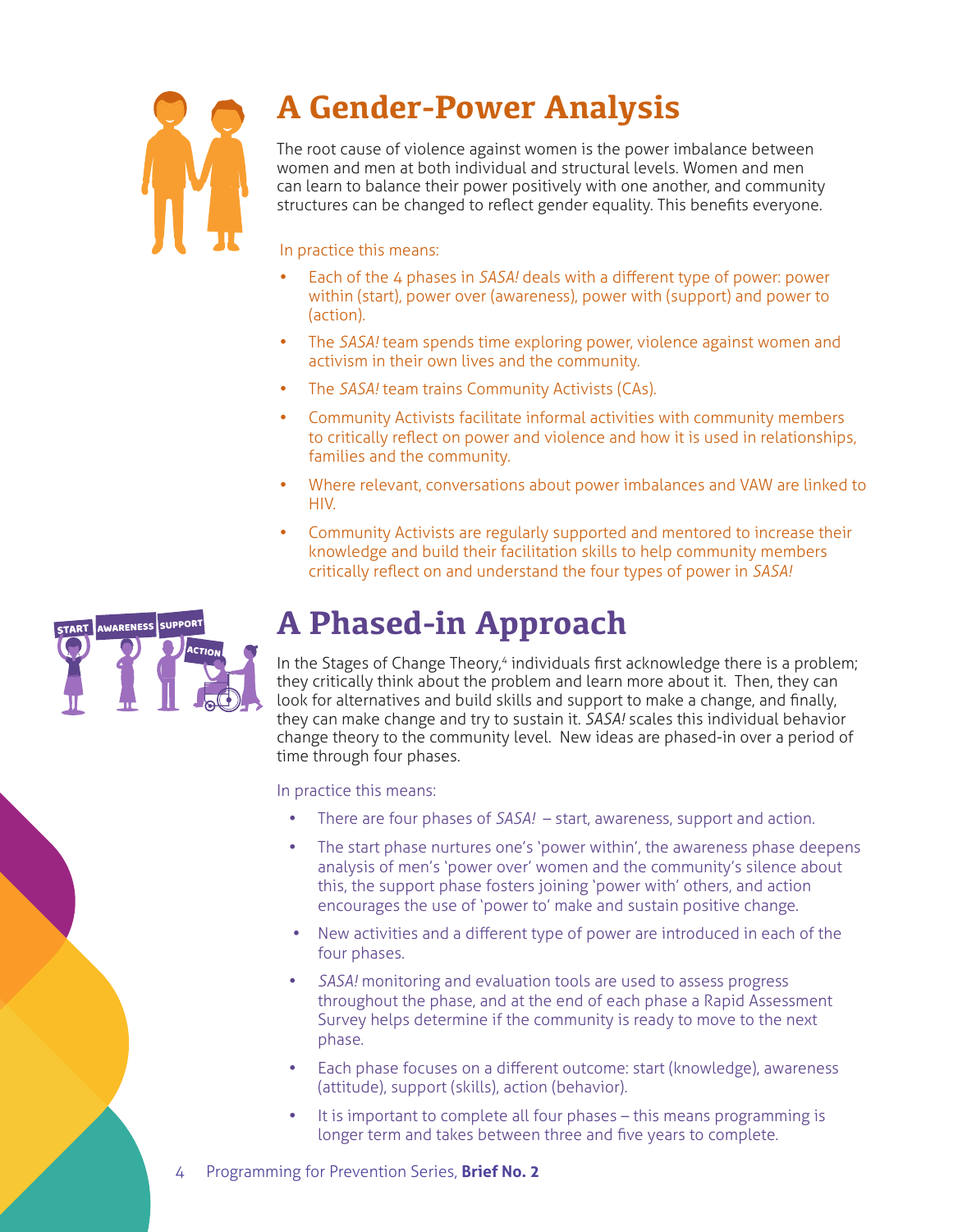

# **Holistic Community Engagement (circles of influence)**

Social norm change requires action at all levels of community life. *SASA!* engages members of the community across all four circles of the Ecological Model5 (i.e., individual, relationship, community, society) and builds a critical mass for change, by inspiring individuals and groups from each circle to influence those around them.

In practice this means:

- Community asset mapping is conducted at the start of *SASA!* implementation to identify important individuals, groups and institutions in each layer of the circles of influence.
- All four of the *SASA!* strategies are used: communication materials, media and advocacy, training and local activism.
- A variety of activities within each strategy reach out to diverse individuals and groups within the circles of influence.
- Activities are frequent with several conducted each week in a neighborhood / community.



### **Activism**

For change to be sustainable it needs to be truly owned by the community. To foster this, *SASA!* moves beyond information giving and gets personal, encouraging critical self-reflection with the aim of inspiring women and men to feel compelled to action, in their own lives and in the community. There are equal numbers of male and female community activists, who represent a diverse spectrum of community members. Similarly, community activists are also selected within the professional groups (e.g., religious leaders, health care providers, police, etc) an organization is working with.

In practice this means:

- Community activists live within approximately 30 minutes walking distance of the neighbors they engage. Each *SASA!* community has several community activists.
- NGO staff are present in the *SASA!* communities regularly and provide mentoring to all community activists.
- Activists meet community members or colleagues where they are (e.g. in the market place, at home, the wokplace, mechanics shop, near the water pump, etc.) for informal discussion, rather than in trainings or formal public events.
- • Activities spark repeated reflection and dialogue in their communities on the issues of power and VAW.
- Community activists use a referral list with services and support mechanisms for survivors of violence.
- • NGO staff build and maintain positive relationships with the *SASA!* community, and there are regular opportunities for community members to share feedback with the organization.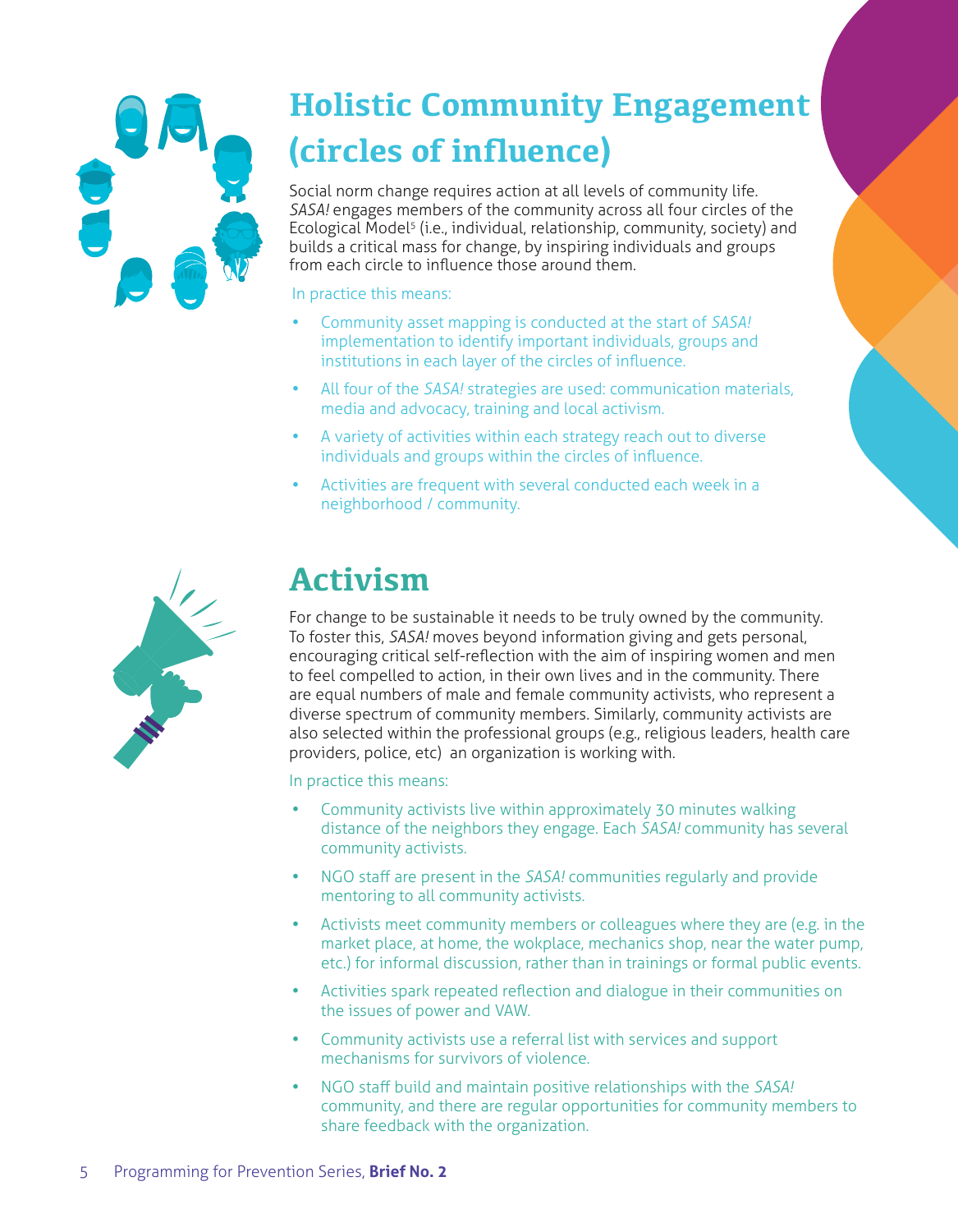# **Fidelity quiz How faithful are you to SASA!?**

While *SASA!* can be used and adapted in many different contexts, understanding the essentials of the methodology and how to maintain fidelity to these will help to ensure positive outcomes. This quiz is designed to help organizations assess to what extent their implementation maintains fidelity to the original model, and to use this information for reflection on their programming.

To use the quiz go through each section and tick a, b or c depending on what seems most reflective of your *SASA!* implementation. Then read the 'what this means' section. You can use the information to generate further discussion within your organization about how you are implementing *SASA!*, and to help strengthen your future *SASA!* programming.

#### **1. To what extent does your** *SASA!* **implementation use a gender-power analysis?**

- a.  $\Box$  Power is not talked about.
- $b.$  Power is mentioned in some activities but is not always the focus of discussions.
- c.  $\Box$  The majority of activities focus on the type of power relevant to each phase of *SASA!*

#### **2. To what extent do you engage each of the circles of influence (individual, relationship, community, society) in your** *SASA!* **implementation?**

- a.  $\Box$  Activities primarily focus on one layer of the circles of influence in the community (i.e. male or female community members only, police, health care providers, local officials, religious leaders, or media, etc.)
- $b.$  Activities focus on at least two groups from at least two circles of influence.
- c.  $\Box$  Activities focus on at least two groups from each of the four circles of influence, and involve both men and women.

#### **3. To what extent is your** *SASA!* **implementation using a phased-in approach?**

- a.  $\Box$  Activities are conducted from the various phases of the *SASA! Activist Kit*, and there is not always a connection between which activities are being implemented and which *SASA!* phase the community is in.
- b.  $\Box$  Each *SASA!* phase is worked through systematically. An assessment of whether the community is ready to move to the next phase (using the Rapid Assessment survey) does not always take place.
- 6 Programming for Prevention Series, **Brief No. 2**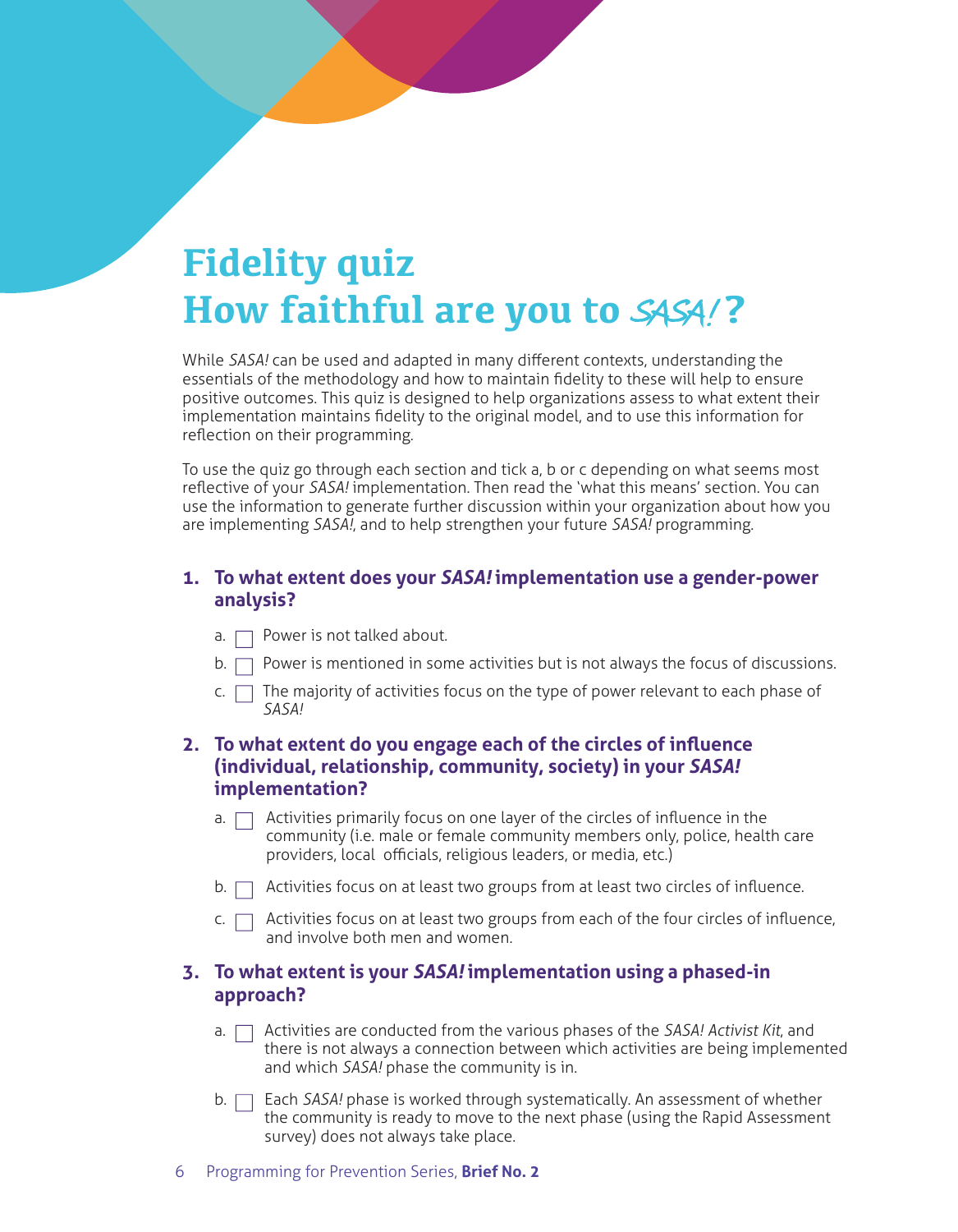c. Each *SASA!* phase is worked through systematically, and movement between phases takes place once a Rapid Assessment Survey has established that the sufficient change in attitude, skills or behavior change has been achieved.

#### **4. To what extent does your** *SASA!* **implementation prioritize communityled activism?**

- a.  $\Box$  Staff lead the majority of activities in the community.
- b. The majority of *SASA!* activities are led by community activists, however staff sometimes lead activities that require strong facilitation skills.
- c. *SASA!* activities are led by community activists living in the *SASA!* communities. This community activist group is made up of fairly equal numbers of men and women and diverse community members (e.g., mixed ages, faiths, education levels, physical ability, etc.)

#### **5. To what extent does your** *SASA!* **implementation ensure a benefitsbased approach to community engagement?**

- a.  $\Box$  Communication materials and activities are directive (telling community members what to think and how to change), and/or sometimes depict graphic portrayals of violence.
- $b.$   $\Box$  Some communication materials and activities are directive while others promote critical thinking, and help community members to imagine alternative uses of power.
- $\mathsf{c}$ .  $\Box$  Activities help community members to imagine and strive towards positive, non-violent alternatives through asking questions rather than giving messages. The communication materials maintain the dignity of both women and men.

#### **6. To what extent does your** *SASA!* **implementation focus on VAW?**

- a.  $\Box$  Activities use the language of GBV (gender based violence) rather than VAW (violence against women), and include discussions of women being violent toward men as well as men being violent toward women.
- b.  $\Box$  Programming focuses on discussing many types and consequences of VAW without addressing the root cause (the power imbalance between men and women).
- $c.$   $\Box$  Programming focuses on discussing power imbalance as the root cause of violence against women, and especially in relation to intimate partner violence.

#### **7. What is the ratio of staff to Community Activists in your** *SASA!* **implementation?**

- a. There is no core *SASA!* team *SASA!* activities are supported by staff from other projects.
- b. There is a minimal *SASA!* team in place with one staff member expected to support more than 50 CAs in different locations.
- c.  $\Box$  There is a dedicated SASA! staff team that has enough time to regularly support and mentor CAs in *SASA!* communities (at least one staff member for every 25 community activists).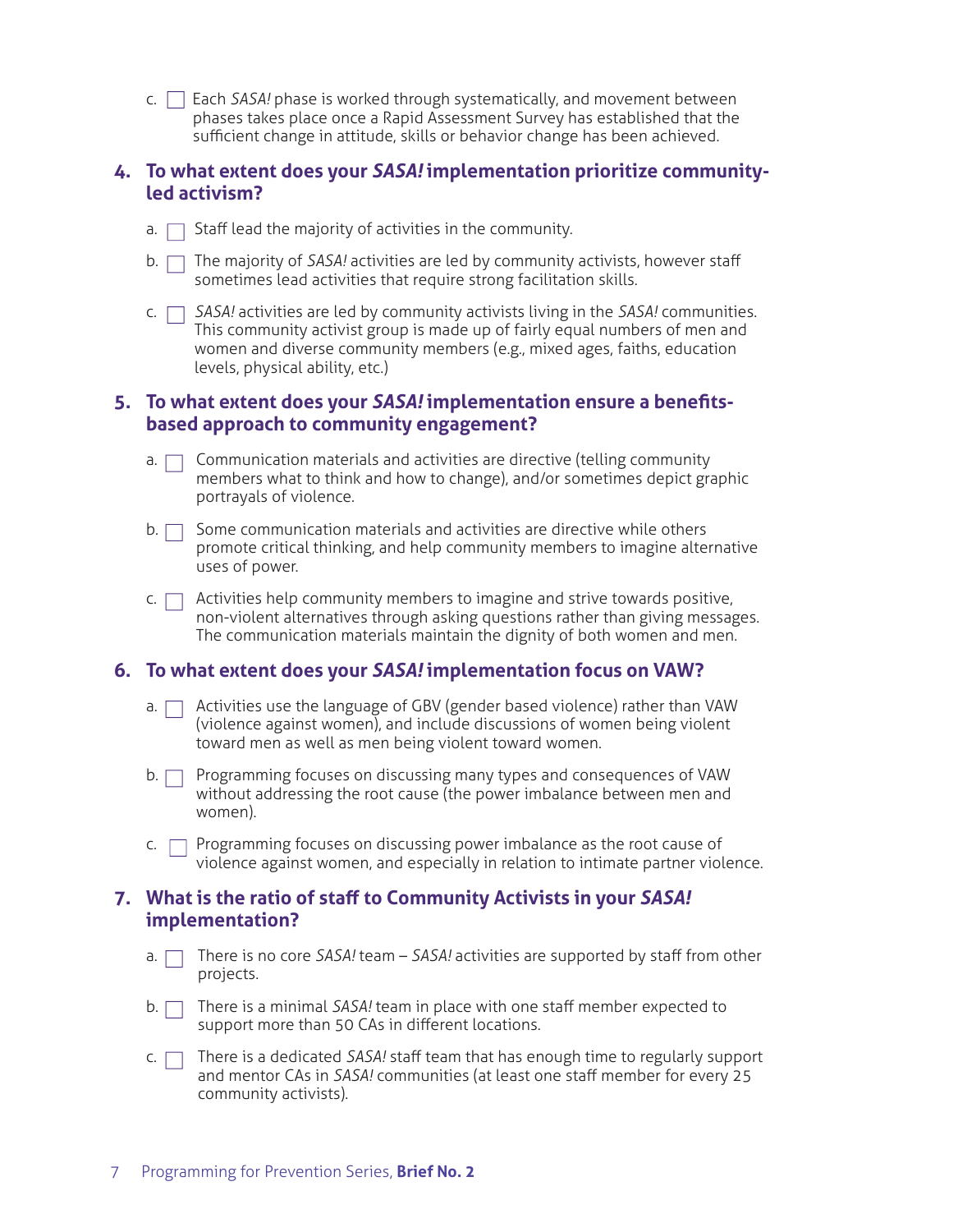#### **8. To what extent does your** *SASA!* **implementation reach a critical mass for change?**

- a.  $\Box$  Community size is unclear or unconsidered. Community Activists (CAs) and Community Action Groups (CAGs) are spread thinly across large geographical areas, too large to regularly reach a critical mass of community members.
- $b.$  There are several CAs and CAGs working within the same community, however limited attention has been paid to how many activists will be needed in each community in order to regularly reach a critical mass of community members.
- c.  $\Box$  There are enough CAs and CAGs in each SASA! community to regularly reach more than 50% of the total population of the community. All of them live within 30 minutes walking distance of where activities are conducted.

#### **9. To what extent does your** *SASA!* **implementation prioritize staff training?**

- a.  $\Box$  Staff are briefed on *SASA!* at the start of the program. No modules from *SASA!* are done with the team.
- b. □ Staff training is done at the start of *SASA!* with some *SASA!* modules but there is no time for regular staff practice and skills building.
- c.  $\Box$  Staff are trained at the beginning of each *SASA!* phase with most/all of the *SASA!* phase modules, and there is ongoing staff practice and skills building throughout.

#### **10. How often do** *SASA!* **activities take place in your community?**

- a.  $\Box$  Activities in the *SASA!* communities are conducted infrequently (i.e. once a month or less).
- b. There are *SASA!* activities running most weeks in most of the *SASA!* communities.
- $\mathsf{c}$ .  $\Box$  Activities take place regularly (several days a week) and consistently across *SASA!* communities.

#### **11. To what extent does your** *SASA!* **programming utilize the four** *SASA!*  **strategies (i.e. local activism, media and advocacy, communication materials, training)?**

- Your program uses one of the *SASA!* strategies.
- b. Your program uses two or three of the *SASA!* strategies.
- c.  $\Box$  Your program uses all four of the *SASA!* strategies.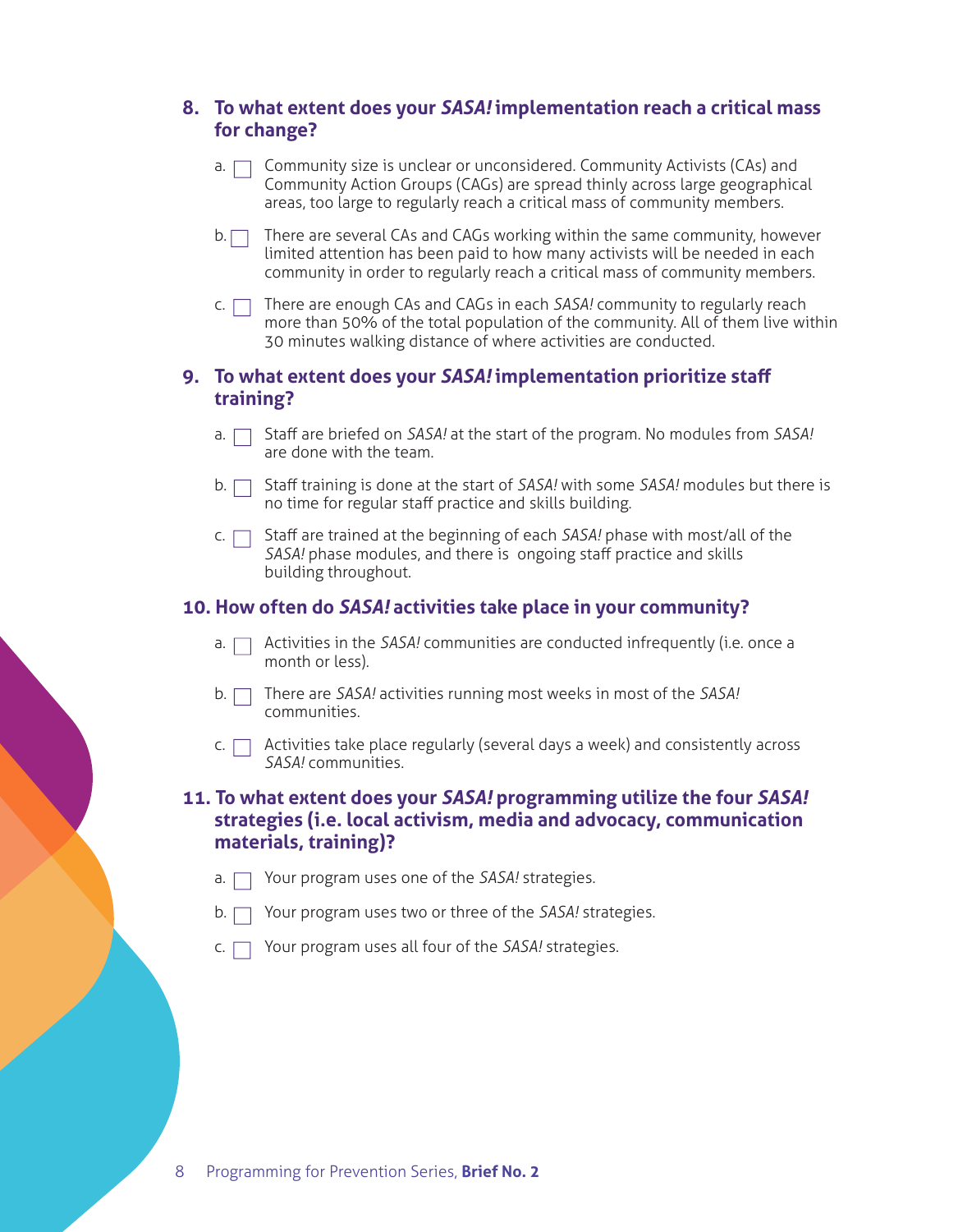#### **12. To what extent does your** *SASA!* **implementation gather data and use it to inform programming?**

- a.  $\Box$  Some data is collected, but this data is not often used to inform programming.
- b.  $\Box$  SASA! M&E tools are used inconsistently. This data is sometimes used to inform reflections on programming.
- c.  $\Box$  SASA! M&E tools are used consistently; data is regularly recorded, analyzed and shared with staff and the *SASA!* team, and used to make decisions about programming.

#### **13. Does your** *SASA!* **team (staff and community activists) have access to a referral list for women experiencing violence?**

- $a. \Box$  There is no referral list available.
- $b.$  A referral list of basic services has been created, but no quality check on the services listed has been conducted, and there has been no training for service providers on the list.
- $c.$  A referral list of services and support mechanisms for survivors of violence is regularly updated – staff and community activists regularly refer to it, and service providers listed have been trained by the organisation.

#### **14. Does your** *SASA!* **implementation include mechanisms for community feedback to ensure implementation and materials seem relevant, safe and respectful?**

- a.  $\Box$  Organizations keep in touch with communities, but there is no specific plan or follow up to ensure this.
- $b.$   $\Box$  Community activists and other key community members have regular opportunities to share experiences with staff, but this typically stays with community-based staff; therefore programming may not be responsive to community concerns.
- $c.$   $\Box$  Community activists and other key community members have regular opportunities to share feedback and experiences. There are mechanisms in reporting, staff reflections and other strategic discussions that take community feedback into consideration and make needed adjustments to implementation and materials.

#### **15. Does your S***ASA!* **implementation include cultural and language adaptation?**

- $a.$  There has been no culture or language adaptation.
- $b.$  Adaptation and/or tranlsation is done by staff without community testing and feedback.
- $c.$  Adaptation includes community testing and time to incorporate feedback to improve materials and implementation.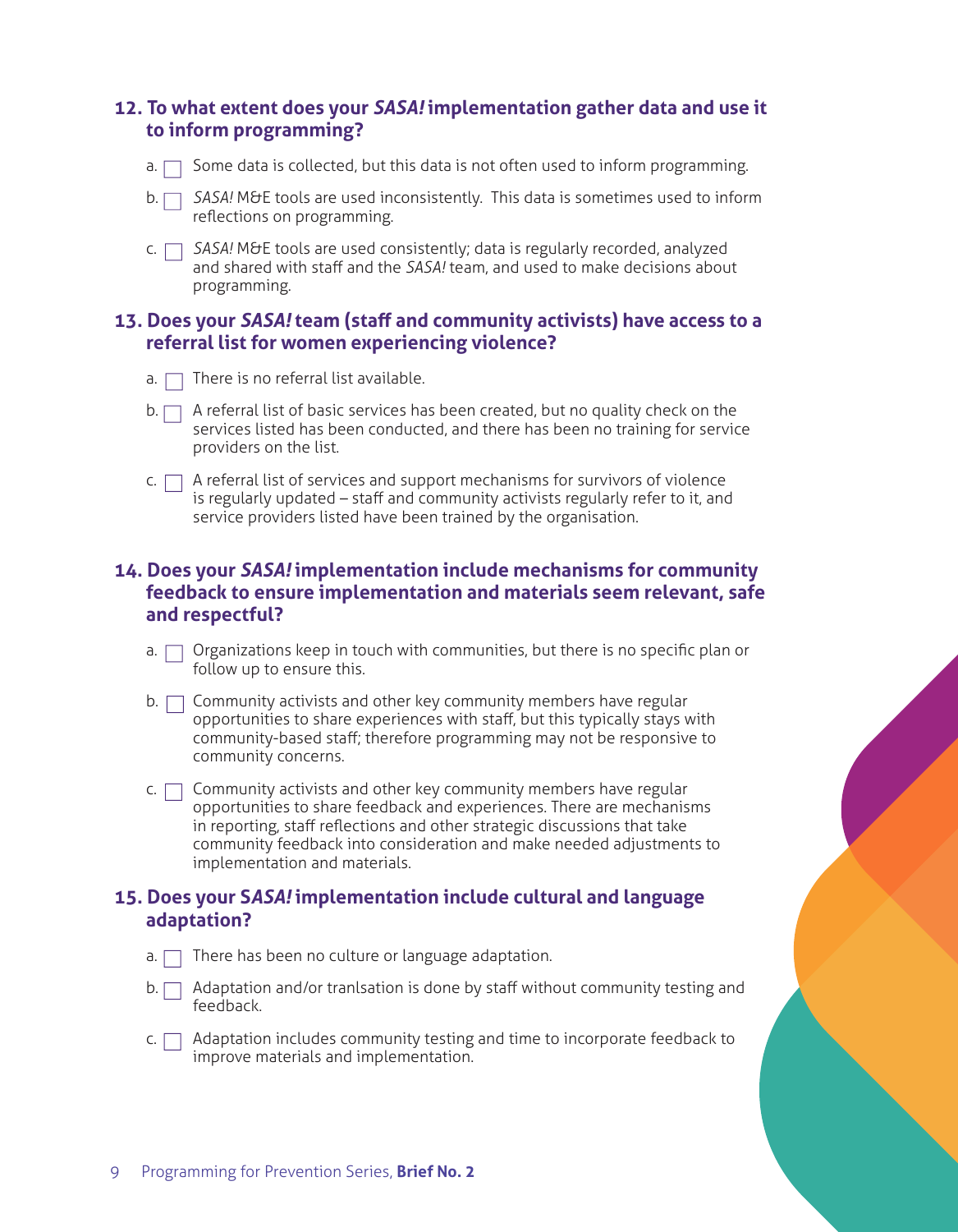# **Understanding your answers**

This quiz was designed as a tool for reflection rather than an exact measure of a program's fidelity to the *SASA!* methodology. The guidance below can be used as a prompt for deeper team reflection and analysis of your *SASA!* programming.

#### **If you ticked 8 or more As:** Your program is *SASA!*-influenced

Your violence prevention programming has been influenced by some *SASA!* ideas and activities, yet also relies heavily on other input and programming approaches. You may have taken some of the core principles of *SASA!*, or activities from the *SASA! Activist Kit*, and integrated them into your existing programming on GBV or other issues.

In each place in the quiz you answered "a" are there ways that you can move toward "c"? After working through some program options take the quiz again. If you continue to combine approaches, look at how the underlying theories for each approach fit together and ensure that the different materials you are using are a methodological fit.

#### **If you ticked 8 or more Bs:** Your program has *SASA!* building blocks in place

Your violence against women prevention programming has integrated some or many of the core components of the *SASA!* methodology. You are using the *SASA!* methodology, you may not achieve similar impact as the *SASA!* study because there are several components that still need to be considered. In each place in the quiz you answered "a" or "b" are there ways that you can move toward "c"? After working through some program options, take the quiz again.

#### **If you ticked 8 or more Cs:** Your program demonstrates fidelity to the *SASA!* methodology

Your violence against women prevention programming is based on the *SASA!* methodology. Your fidelity to the *SASA!* is relatively high, which means you have adapted *SASA!* to your context, but have kept what is core to the methodology. You are likely to achieve positive outcomes, similar to those found in the *SASA!* study. You have strong monitoring and evaluation systems in place that can help you track *SASA!* impact in your communities. You will be learning a lot about how *SASA!* works in your own context - make sure to document and share that learning with the violence prevention field and keep up the good work!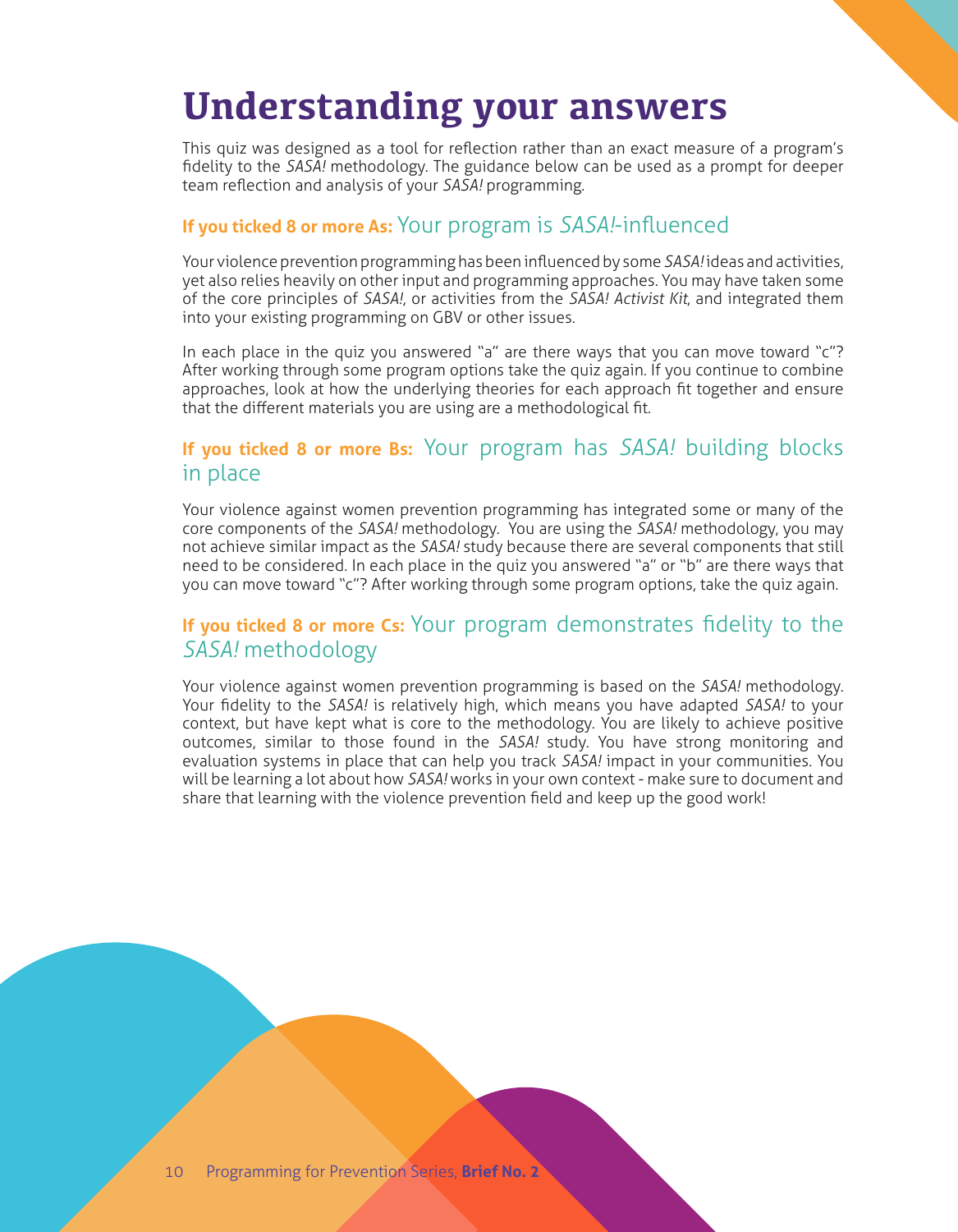

# **Moving forward**

Working to prevent violence against women and HIV is urgent and important work. It also takes care and attention to ensure that programming is really creating safer relationships and communities where women are at less risk of violence. This Program Brief on fidelity provides some key reflection points for ensuring that organizations using *SASA!* can make it as effective as possible in their own context.

Please share with us your experiences at info@raisingvoices.org and join the global community using *SASA!*

Other resources that can help you reflect on the quality of your *SASA!* programming include:

Raising Voices (2012) Welcome to *SASA!: Getting Started is Simple,* Kampala, Uganda Available online at http://raisingvoices.org/resources/

Raising Voices (2017) Critical issues in ethical *SASA!* implementation, *Prevention Programming Series, Brief No. 1,* Kampala, Uganda Available online at http://raisingvoices.org/resources/

#### $\bullet$   $\bullet$

The *Programming for Prevention Series* is a collection of briefs designed to address critical challenges and questions in VAW prevention programming.

Suggested citation: Raising Voices (2017). Fidelity to the *SASA!* Activist Kit, *Programming for Prevention Series,* Brief No.2, Kampala, Uganda